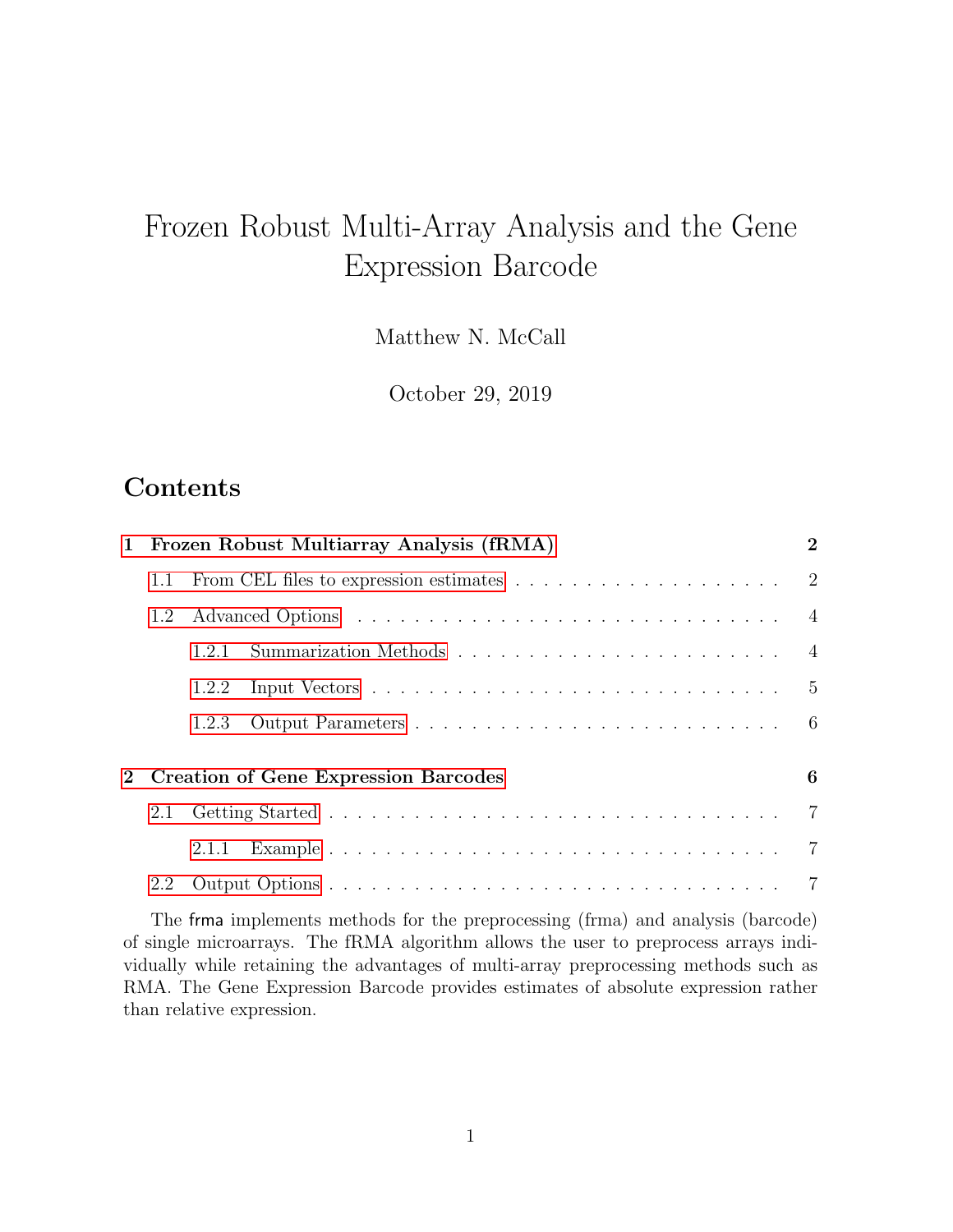# <span id="page-1-0"></span>1 Frozen Robust Multiarray Analysis (fRMA)

Frozen RMA (fRMA) is a microarray preprocessing algorithm that allows one to analyze microarrays individually or in small batches and then combine the data for analysis. This is accomplished by utilizing information from the large publicly available microarray databases. Specifically, estimates of probe-specific effects and variances are precomputed and frozen. Then, with new data sets, these frozen parameters are used in concert with information from the new array(s) to preprocess the data.

The fRMA is particularly useful when it is not feasible to preprocess all of the data simultaneously. Such situations often arise when:

- large meta-analyses require one to preprocess more data than can be stored in memory,
- datasets grow incrementally and it would be laborious to preprocess all of the data each time a new array is added,
- microarrays are used to aid in clinical diagnosis and treatment, one needs to obtain information based on a single sample hybridized to a single microarray.

Additionally, fRMA down-weights probes that appear to be batchy, those that are most susceptible to batch-effects.

### <span id="page-1-1"></span>1.1 From CEL files to expression estimates

For Affymetrix microarray data, it is customary to view CEL files as the starting point for preprocessing and analysis. One or more CEL files can be read into  $\bf{R}$  using the ReadAffy function from the affy package to produce an AffyBatch object or using the read.celfiles function from the oligo to produce a FeatureSet.

The goal of fRMA is to obtain reliable gene-level intensities from the raw microarray data. This amounts to converting raw probe-level intensities into background-corrected, normalized, and summarized gene-level intensities. The frma function takes an Affy-Batch or FeatureSet as input and produces an object containing gene-level expression values. This object can take one of two forms, an ExpressionSet or a frmaExpressionSet, depending upon the additional information that is requested. The gene-level intensities stored in both these objects can be accessed using the exprs method.

In addition to the raw data, the fRMA algorithm requires a number of *frozen* parameter vectors. Among these are the reference distribution to which the data are normalized and the probe-effect estimates. We have computed these frozen parameters for many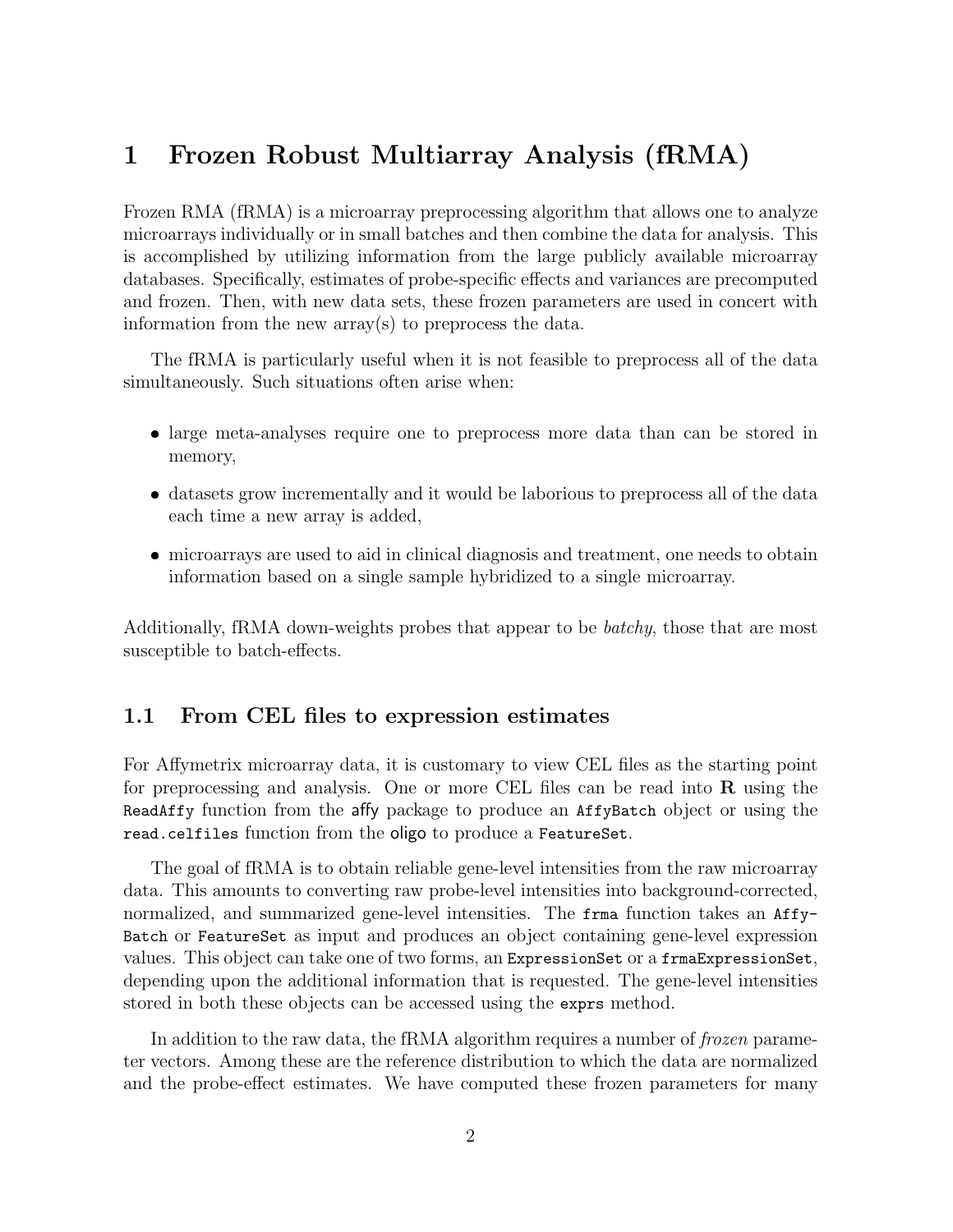popular Affymetrix platforms. The data for each of these platforms is stored in an  $\bf{R}$ package of the form  $\alpha$  splatform>frmavecs. By default, the frma function attempts to load the appropriate data package for the input data object.

The remainder of this section describes typical use of the frma. For details of the statistical methodology implemented in the frma function, please read the following papers:

McCall MN, Bolstad BM, and Irizarry RA (2010). Frozen Robust Multi-Array Analysis (fRMA), Biostatistics, 11(2):242-253.

McCall MN, Jaffee HA, Irizarry RA (2012). fRMA ST: Frozen robust multiarray analysis for Affymetrix Exon and Gene ST arrays, Bioinformatics, 28(23):3153-3154.

The following is a simple description of how to preprocess a single CEL file using the default version of frma:

- 1. Download and install frma and the appropriate frozen parameter package (i.e. hgu133afrmavecs, hgu133plus2frmavecs, etc.).
- 2. Load the frma package.

```
> library(frma)
```
- 3. Read in the data as either an AffyBatch or FeatureSet object. For the early Affymetrix platforms (e.g. HGU133plus2), you should use the ReadAffy function from the affy package to read in the CEL files. For the later Affymetrix platforms (e.g. Gene ST or Exon ST), you should use the read.celfiles function from the oligo package.
- 4. In this vignette we will load an example AffyBatch object:

```
> library(frmaExampleData)
> data(AffyBatchExample)
```
5. Preprocess the raw data object using the default version of frma.

```
> object <- frma(AffyBatchExample)
```
The final object will be an ExpressionSet or frmaExpressionSet. The latter is an extension of the ExpressionSet class to hold additional information related to the preprocessing procedure such as weights and residuals. To obtain a matrix of gene-level expression values, enter the following command:

> e <- exprs(object)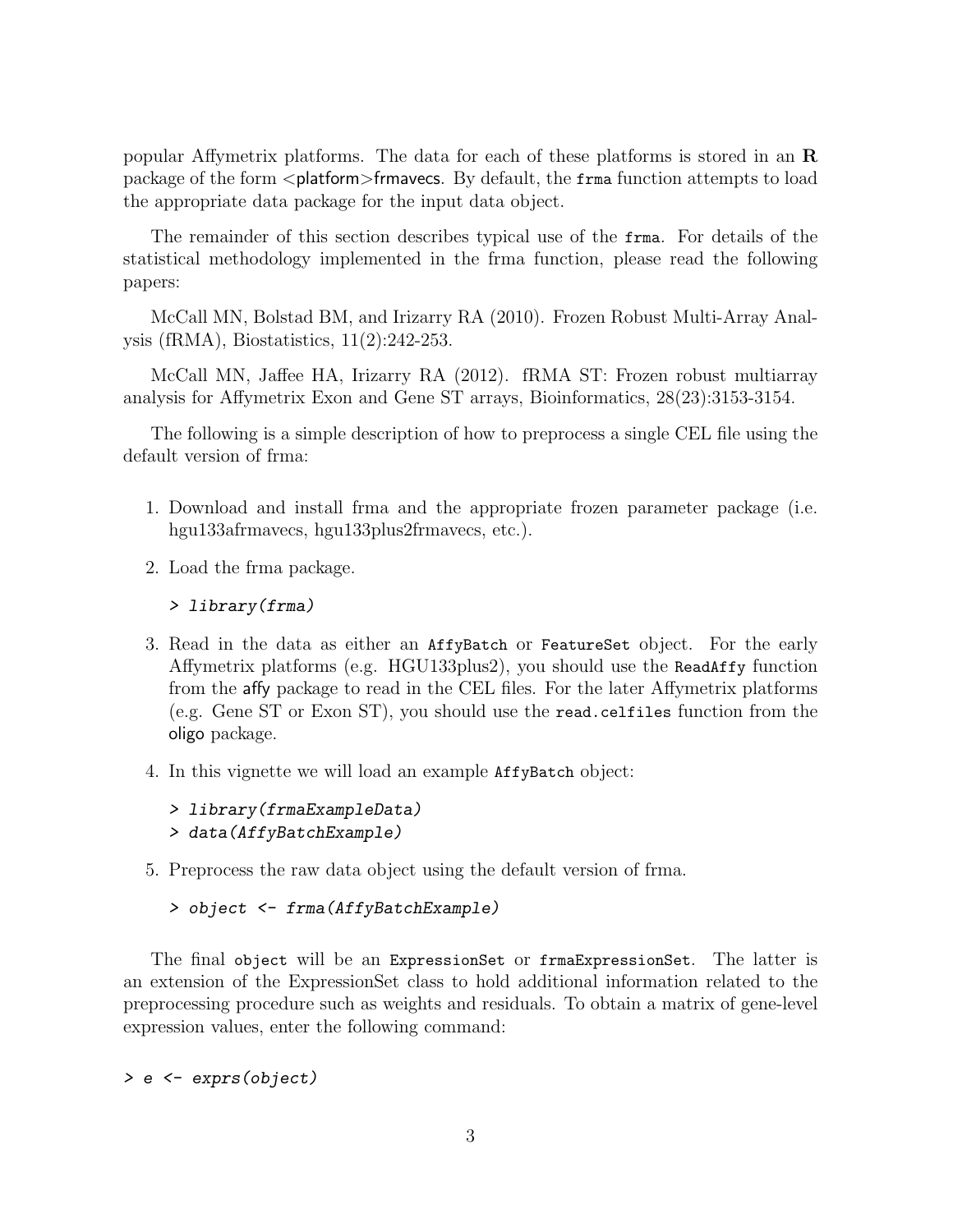To assess the quality of the expression estimates, one can use the GNUSE function:

> GNUSE(object,type="stats")

|        |           | GSM391693. CEL. gz GSM391694. CEL. gz GSM391695. CEL. gz |           |
|--------|-----------|----------------------------------------------------------|-----------|
| median | 1.0827271 | 1.1134342                                                | 1.1636686 |
| IOR    | 0.2921626 | 0.2989743                                                | 0.3332328 |
| 95%    | 1.5780362 | 1.5958426                                                | 1.7124421 |
| 99%    | 1.9868534 | 2.0011816                                                | 2.0978847 |

The GNUSE is a modification of the NUSE quality metric that allows one to assess the quality of individual samples relative to the large training data set used to compute the frozen parameter vectors. The GNUSE is described in more detail in the following paper:

McCall MN, Murakami PN, Lukk M, Huber W, Irizarry RA (2011). Assessing Affymetrix GeneChip Microarray Quality, BMC Bioinformatics, 12:137.

Depending on the number of CEL files and on the memory available to your system, you might experience errors like 'Cannot allocate vector . . . '. An obvious option is to increase the memory available to your R process (by adding memory and/or closing external applications). You might also consider analyzing the data in smaller batches. Recall that fRMA allows you to preprocess data separately and then combine the preprocessed data for further analysis.

## <span id="page-3-0"></span>1.2 Advanced Options

The default arguments to the frma function will be sufficient for most users; however, additional options have been implemented to allow the user to control each stage of the preprocessing, as well as, the information returned by the frma function. This flexibility is instrumental in allowing users to easily explore alternative methods of preprocessing.

#### <span id="page-3-1"></span>1.2.1 Summarization Methods

Summarization refers to the method used to combine probe-level expression values to obtain gene-level expression estimates. There are several summarization methods that one can choose from when running frma. A brief description of each of the methods follow:

 average: subtract the probe-effect and then compute the mean of the probes in each probeset.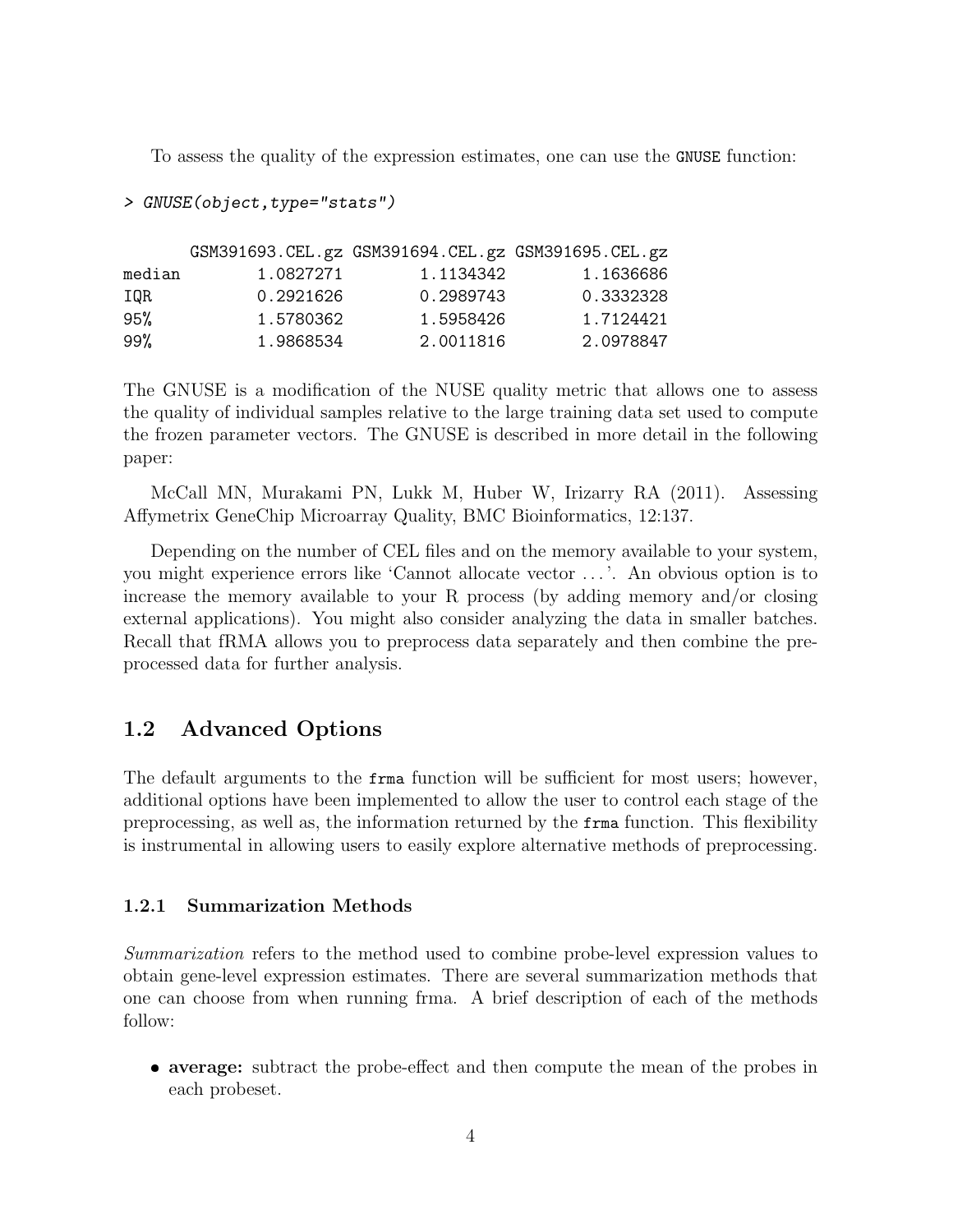- median: subtract the probe-effect and compute the median of the probes in each probeset.
- median polish: this is the same as the median summarization because the probeeffects have already been removed.
- weighted average: compute a weighted average of the probes in each probeset with weights equal to the inverse of the sum of the precomputed within and between batch variance estimates.
- robust\_weighted\_ average: compute a weighted average of the probes in each probeset with weights equal to the weights returned by an M-estimation procedure divided by the sum of the precomputed within and between batch variance estimates.
- random effect: the robust weighted average method adapted for a batch of new arrays (see the fRMA paper for details).

#### <span id="page-4-0"></span>1.2.2 Input Vectors

While the vast majority of users will use the precomputed vectors provided in the frmavecs packages, the frma function will accept user-supplied frozen parameter vectors. The frmaTools package contains functions to create your own frozen parameter vectors. There are several situations in which creating your own frozen parameter vectors may be beneficial. These are described in detail in:

McCall MN and Irizarry RA (2011). Thawing Frozen Robust Multi-array Analysis (fRMA), BMC Bioinformatics, 12:369.

If you create your own frozen parameter vectors using functions in the frmaTools package, the vectors will already be in the correct format: a list with elements normVec, probeVec, probeVarBetween, probeVarWithin, probesetSD, and medianSE. A description of each of these elements follows:

- normVec: a vector containing values of the reference distribution to which samples will be quantile normalized
- probeVec: a vector of probe-effect estimates
- probeVarBetween: a vector of the between batch variance for each probe
- probeVarWithin: a vector of the within batch variance for each probe
- probesetSD: a vector of average within probeset standard deviations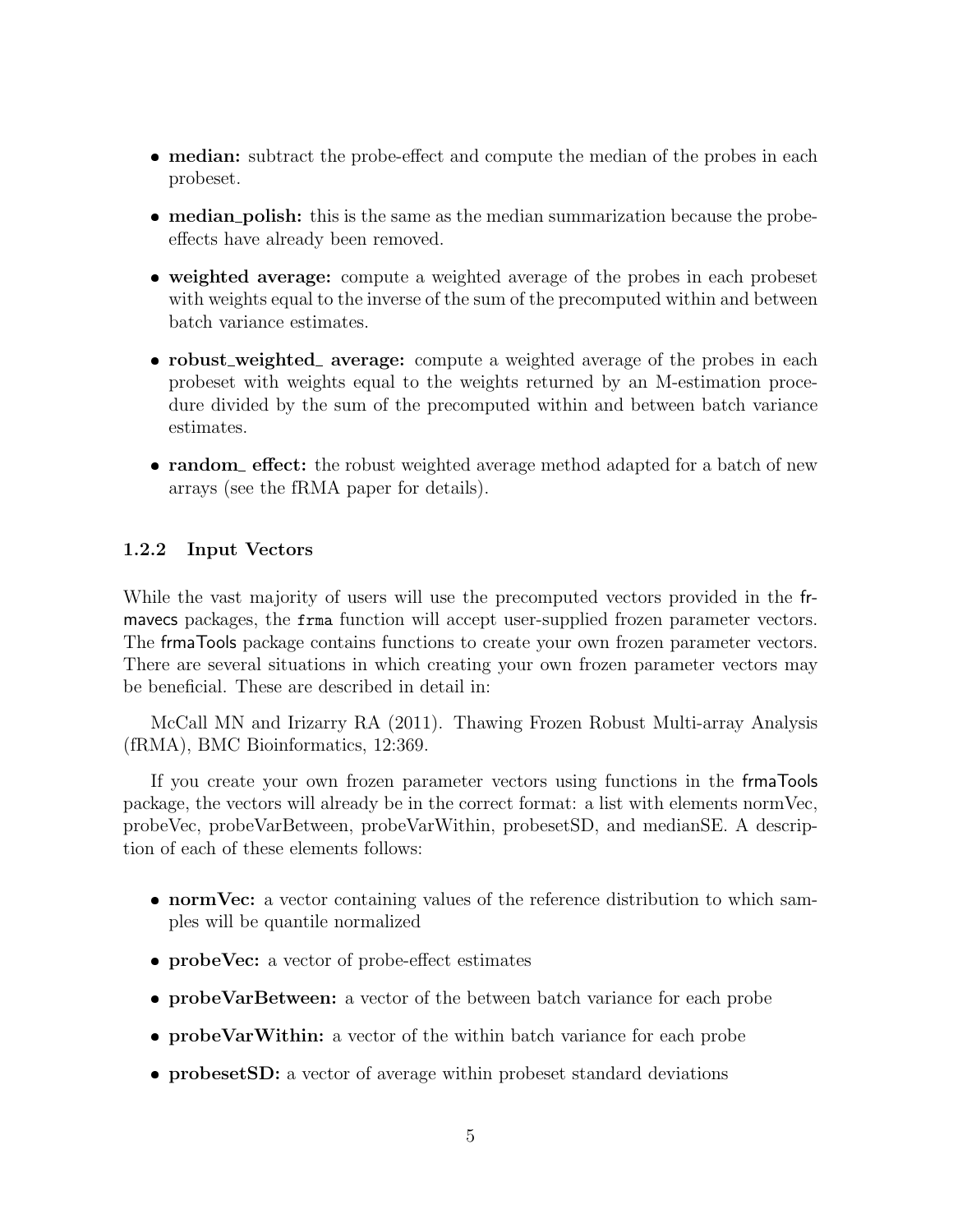medianSE: a vector of median standard errors of the expression estimates (used by the GNUSE function)

#### <span id="page-5-0"></span>1.2.3 Output Parameters

While the default is to only return the gene-level expression estimates and if applicable their standard errors, the frma function can also return additional information about the estimates depending on the summarization method chosen. A description of the arguments that can be included in the output.param argument follows:

- weights: the weights from the M-estimation procedure
- residuals: the residuals from fitting the probe-level model
- randomeffects: estimated random effects from fitting the probe-level model with random effect summarization

Note that not all of these outputs are available for all of the summarization methods.

# <span id="page-5-1"></span>2 Creation of Gene Expression Barcodes

The barcode algorithm is designed to estimate which genes are expressed and which are unexpressed in a given microarray hybridization. This is accomplished by: (1) using the distribution of observed  $log_2$  intensities across a wide variety of tissues to estimate an expressed and an unexpressed distribution for each gene, and (2) using these estimated distributions to determine which genes are expressed / unexpressed in a given sample. The first step is accomplished by fitting a hierarchical mixture model to the plethora of publicly available data. The second step is accomplished by determining where the observed intensities from the new array fall in the estimated distributions. The default output of the barcode function is a vector of ones and zeros denoting which genes are estimated to be expressed (ones) and unexpressed (zeros). We call this a *gene expression* barcode.

For more details about the Gene Expression Barcode, please read the following papers:

McCall MN, Uppal K, Jaffee HA, Zilliox MJ, and Irizarry RA (2011). The Gene Expression Barcode: leveraging public data repositories to begin cataloging the human and murine transcriptomes, Nucleic Acids Research, 39:D1011-D1015.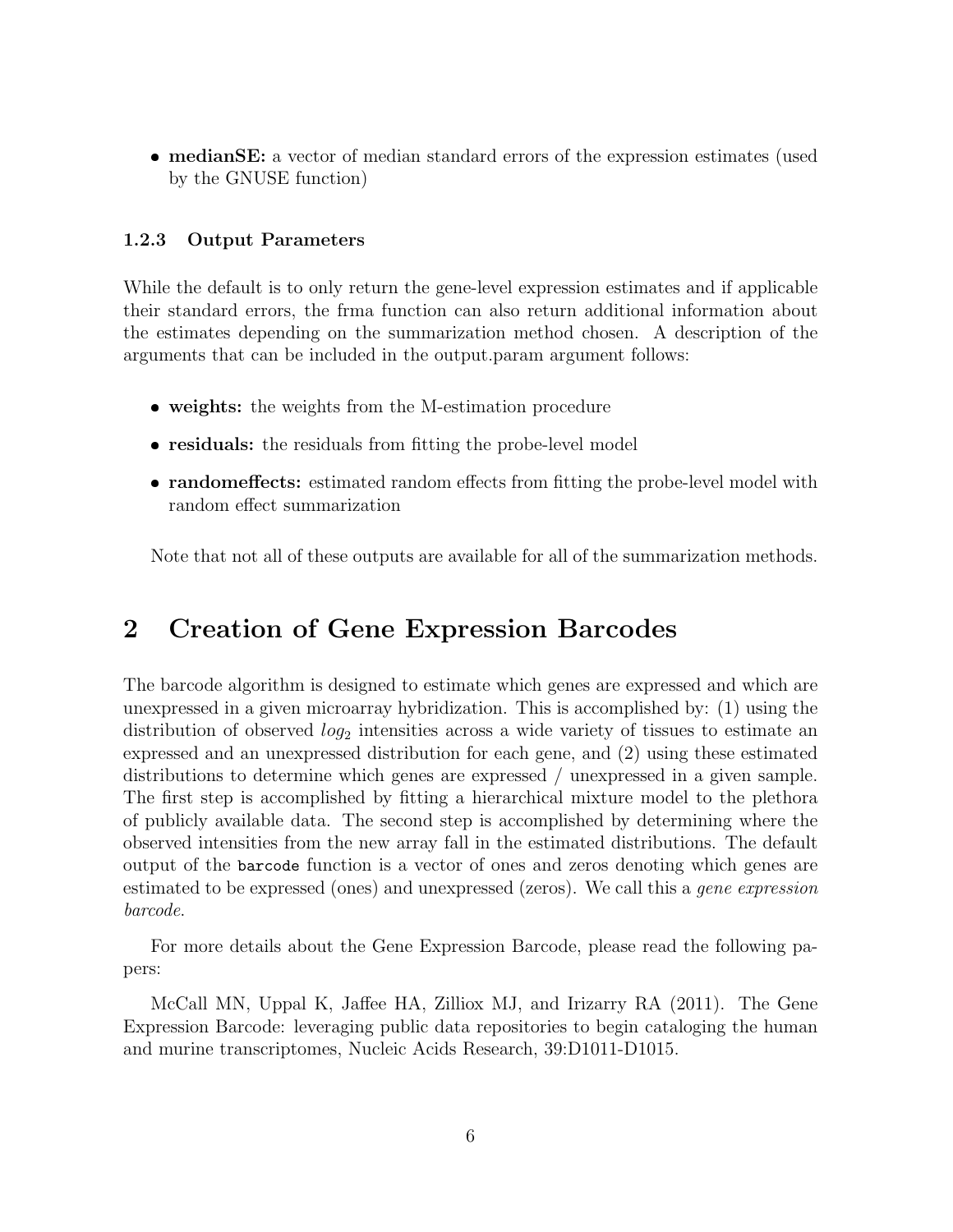McCall MN, Jaffee HA, Zelisko SJ, Sinha N, Hooiveld G, Irizarry RA, Zilliox MJ (2014). The Gene Expression Barcode 3.0: improved data processing and mining tools, Nucleic Acids Research, 42(D1):D938-D943.

### <span id="page-6-0"></span>2.1 Getting Started

To create a gene expression barcode, one needs estimates of the gene expression distributions – specifically the mean and variance of the unexpressed distribution for each gene. We have computed these for several popular Affymetrix platforms. To use one of these, simply preprocess your data using the default options of frma and then run the barcode function on the resulting object.

Similar to the frma function, the barcode function requires platform specific precomputed parameters. These parameters are stored in the same R packages as the frozen parameter vectors used by frma. In the default implementation, the barcode function attempts to load the appropriate set of parameters for the given ExpressionSet or frma-ExpressionSet object. It is also possible for the user to supply the necessary parameters via optional arguments.

#### <span id="page-6-1"></span>2.1.1 Example

- 1. Download and install the frma package and the appropriate data package(s) (i.e. hgu133afrmavecs).
- 2. Load the frma package.

```
> library(frma)
```
3. Read in the data and preprocess using the default options.

```
> library(frmaExampleData)
> data(AffyBatchExample)
```
- > object <- frma(AffyBatchExample)
- 4. Convert the expression values to a gene expression barcode.

```
> bc <- barcode(object)
```
### <span id="page-6-2"></span>2.2 Output Options

The default output of the barcode function is to return a vector of ones (expressed) and zeros (unexpressed); however, there are alternative output options. A brief description of each of these follows: